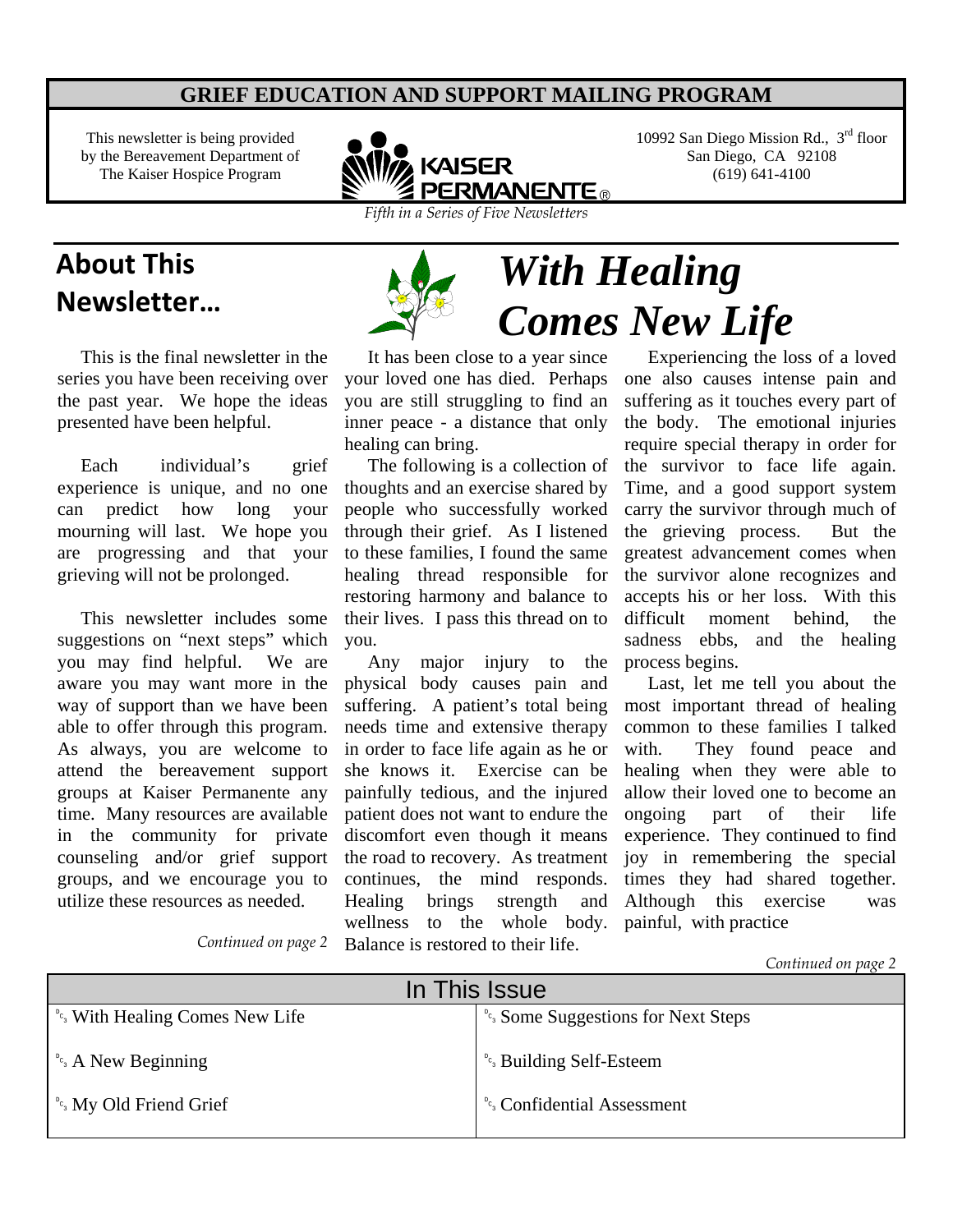### **About This Newsletter...**

*Continued from page 1* 

 Our thoughts and best wishes are with you and we hope you continue to learn and grow.

 If you would like to participate in an oral survey to help us evaluate this mailing program you may phone me at 641-4100.

 Your input is the most important factor in helping us assess the effectiveness of this program and we welcome your comments and suggestions.

> *Pat Myers, LCSW Bereavement Coordinator*

#### *With Healing Comes New Life*

 $\infty$ ক

*Continued from page 1*

they developed a different and meaningful relationship with their loved one. The memories fade, but never go away. The sun begins to shine. With healing comes new life.

 May the healing of this peace come to you.

> *Pat Pighin, volunteer Mt. Diablo Hospital Medical Center*



## *"My Old Friend Grief"*

*Grief has taught me a few things about loving that I would not have learned on my own. He has taught me that if I try to deny the reality of a major loss in my life, I end up having to deny life altogether. He has taught me that although pain of loss is great, I must confront it and experience it fully or risk emotional paralysis.* 

 *Old Grief has taught me that I can survive even great loss, and although my world is different, it is still my world and I must live in it. He has taught me that when I let go* 

*\_\_\_\_\_\_\_\_\_\_\_\_\_\_\_\_\_\_\_\_\_\_\_\_\_\_\_\_* 

### *Old Grief has taught me that I can survive even great loss...*

*\_\_\_\_\_\_\_\_\_\_\_\_\_\_\_\_\_\_\_\_\_\_\_\_\_\_\_\_* 

*I can flourish again in season and bring forth the good fruit that comes, not in spite of my loss, but because of it.* 

 *My old friend Grief has taught me that the loss of a loved one does not mean the loss of love. Love is stronger than separation and longer than the permanence of death. My old friend Grief may leave me for a while, but he will be back again to remind me to confront my new reality and to gain through loss and pain.* 

> *Adolfo Quezada TFC, Grand Junction, CO*

#### A New Beginning

 In the last mailing, we began to talk about the process of "letting go." It is hard to do, but necessary to start before your life can really continue. Do not be afraid to use the strength, wisdom, and support given from your lost loved one in the past. Remember the hard times you might have shared together. Imagine what he or she might say or do and draw from these strengths.

 Now you are ready to do something nice for yourself. For some of us, that is a new approach. We have never thought of just ourselves. We have not had time to pamper ourselves, but it is okay. It helps to learn a new independence, to reassemble our strengths, and to assure a meaningful survival with purpose. It helps you feel good about you. A lost loved one would not want you to spend the rest of your life grieving. He or she would want you to grow and continue to live - really live - not just exist.

 So think about beginning. What shall that first "something nice" be? A new perfume or fancy soap that you like? A new hairdo? Learning to golf? Or a fishing trip or vacation? What have you always wanted to do but your loved one did not share your wish, so you put it off? Why not do it now?!! Can you afford it? Even if it is difficult, try to find a way to do it.

 It does not have to be big -- start little. Maybe it will take practice. But it will feel good, and that is what is important. And you will be taking a BIG step (even though it may feel like a little one!) on the way to getting going again. And most important - You will be taking charge of you, not depending on others, doing something on your own behalf.

 It works! I have tried it. It was even fun, relaxing, and it made me feel good about myself. It did help!

 Try it. You may like it too. A NEW BEGINNING! *Linda Cannon, R.N.*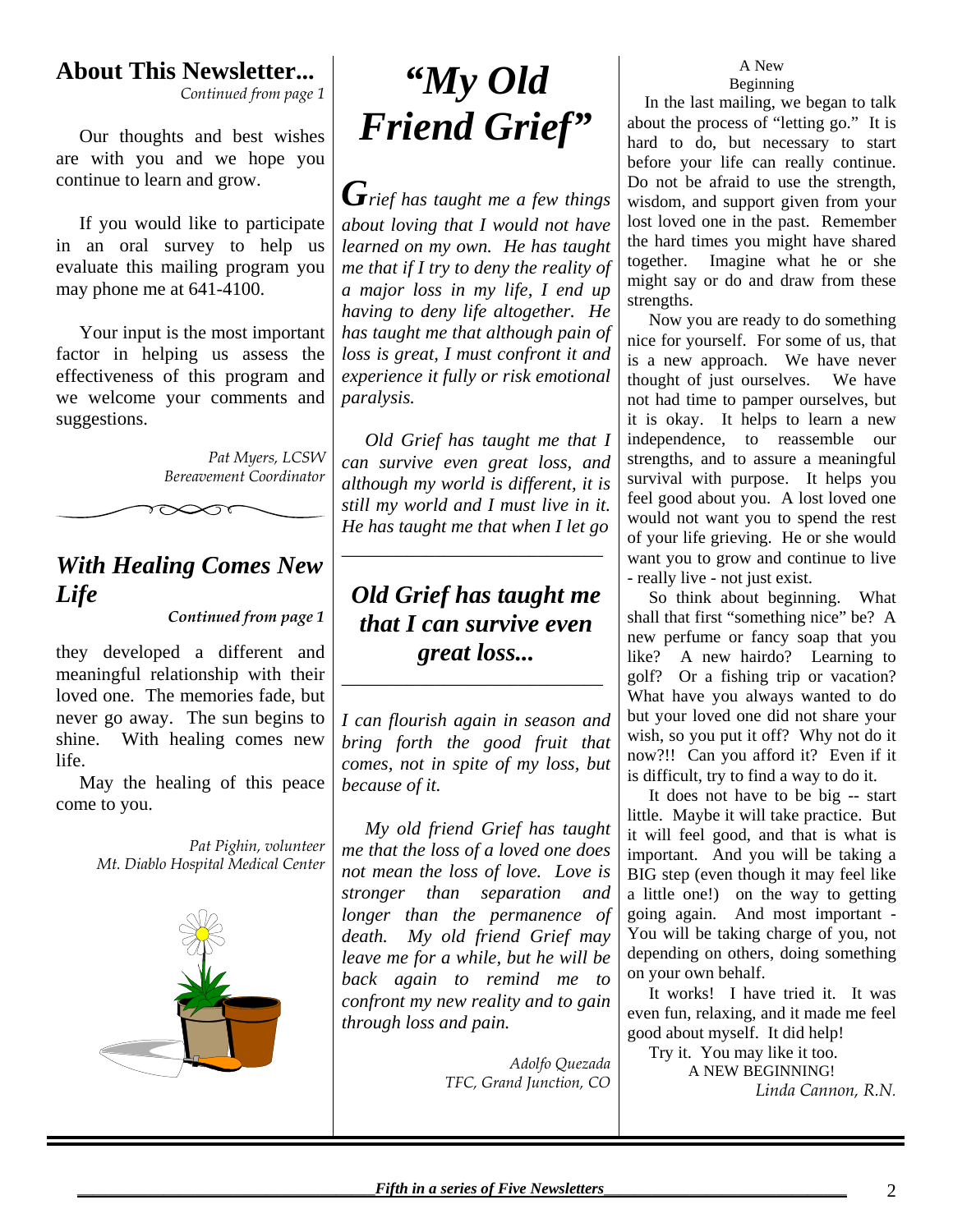# *Building Healthy Self Esteem*

*If you decide you could do with a better sense of self-esteem and want to work on it, you may find some of the following suggestions helpful. These suggestions may lead you to think of other steps that would be meaningful for you.* 

 *Seek out, and cultivate relationships with other persons who are "good for you" in terms of self-esteem; i.e.,*  people who believe in you, affirm you, are open and honest with you, and are the kind who can help you grow. *Look for people who are "givers" as well as "receivers." Some people are mostly "takers" and tend to drain those they relate to. You deserve the kind of relationships where there is a good balance between giving and receiving. (Watch out for those who try to do too much for you -- they are really not helping you in the long run!)* 

 *Learn to "cease and desist" from thinking and speaking in ways that put yourself down. A sure sign of low self-esteem in us is seen when we frequently make self-disparaging remarks like, "I never seem to do anything right," or "I'd better keep my mouth shut -- nobody will be interested in my ideas!" ( Of course, most of us occasionally experience a slump in self-esteem and confidence, especially when we are troubled, tired, not feeling well, etc., but we do not deserve to feel this way very much of the time!)* 

 *Consider making some new decisions about yourself. It is clear that growth in self-esteem comes more from THINKING, DECIDING, and ACTING, than it does from FEELING. That is, even when we are not feeling very good about ourselves, we can decide to act in ways that are good for us. Example: I decide to get more exercise, because I believe I deserve to be as healthy as possible. Then, when I make that kind of decision and act on it, I begin to feel better about myself.* 

 *Work on taking your own ideas, feelings, wishes, etc. seriously. After all, if you believe you count and are worthwhile, you will listen to yourself, just as you take others seriously and listen to them If you want to, you can learn to be in better touch with your inner self. Instead of withholding yourself from others, deliberately work on learning to express yourself to them. Tell them what you think, how you feel, what you want , etc. When you do this in a way that does not blame or attack others, both your esteem and their esteem will grow.* 

 *Take a kind and accepting stance toward yourself. None of us gets very close to perfection, and life really gets complicated at times. Almost all of us want to do right, even though we make mistakes. Surely we do not deserve to think poorly of ourselves and live lives that are joyless and unfulfilled. We deserve to really like ourselves, to be our own best friend. The spirit of caring and acceptance toward ourselves helps provide the kind of atmosphere in which we and others can grow, and even thrive!* 

*Gerald Hill*